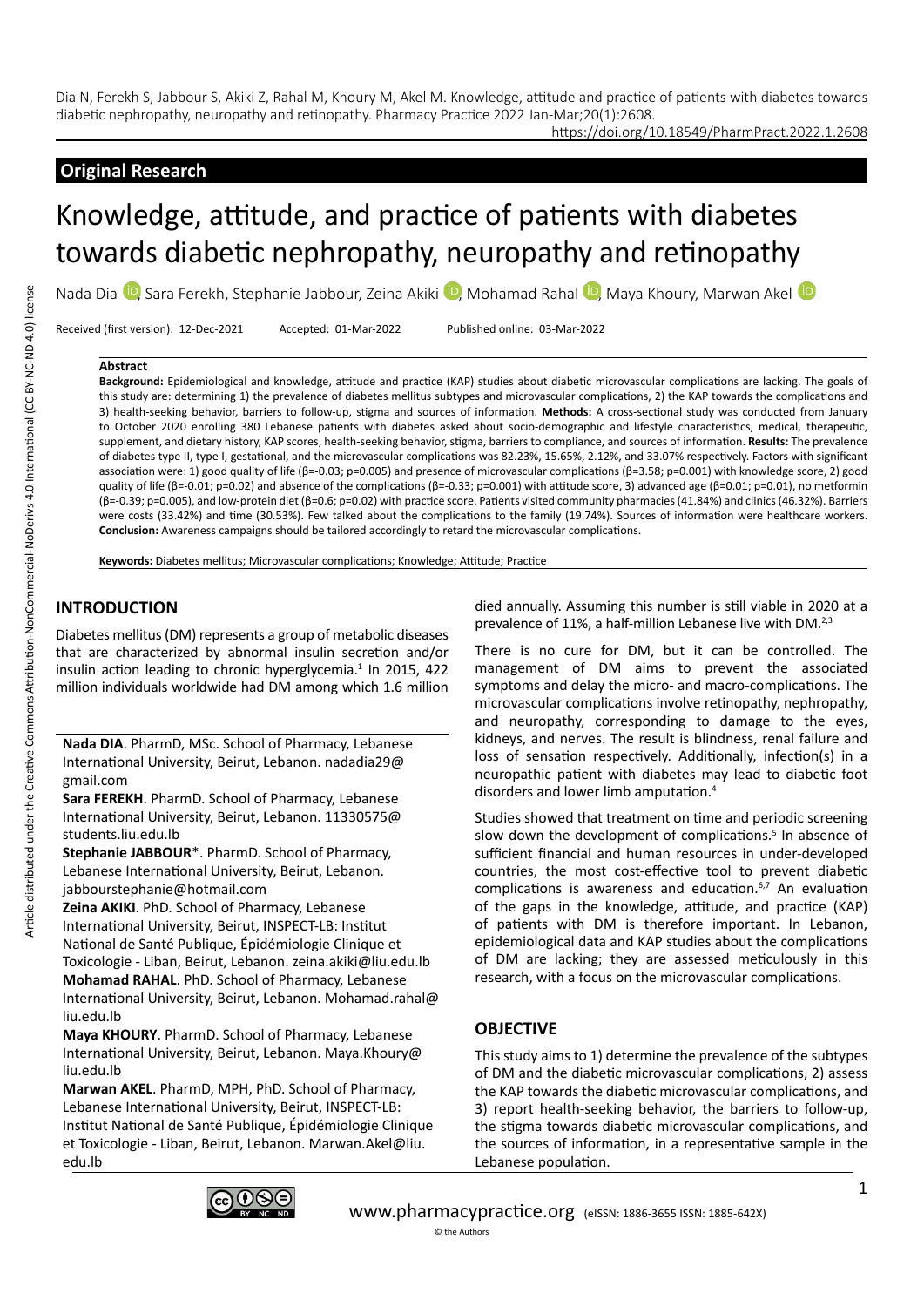#### https://doi.org/10.18549/PharmPract.2022.1.2608

## **METHODS**

#### **Study design**

This cross-sectional study was conducted from January to October 2020. Before the COVID-19 pandemic, two independent pharmacists approached Lebanese subjects who were on anti-diabetic medication(s) at various pharmacy stores distributed across the Lebanese districts (i.e., Beirut, Bekaa, Mount Lebanon, North, and South). The two pharmacists independently selected a representative sample of pharmacy stores that opened their doors for more than a half-a-year, provided patients counseling, and were located in residential communities. The pharmacy stores in Lebanon are owned and operated by at least one pharmacist. They sell medications, cosmetics, vitamins, and health products. The counseling is free-of-charge. With the start of the COVID-19 outbreak, a national lockdown was imposed forcing the use of Google form as an online platform to distribute the questionnaire. Patients who were diagnosed with any type of diabetes, maintained on anti-diabetic medications, and living more than a half-a-year in Lebanon were eligible to participate. Short-term residents and mentally-unstable patients were excluded.

#### **Ethical approval**

This observational non-experimental, non-interventional study was approved by the Institutional Review Board at the pharmacy school of the Lebanese International University, Beirut, Lebanon. An informed consent respecting the latest version of the Declaration of Helsinki was signed before the distribution of the questionnaire; in case the participant was less than 18 years old, the signature of a legal guardian was obtained.

#### **Data collection and measurement**

A literature review was conducted in PubMed to identify relevant studies and variables that should be considered. The questionnaire was adapted from previous studies in English and later translated into Lebanese Arabic.<sup>8-13</sup> The maximum number of patients representative of the population can be recruited using these two languages. For back-translation, the Lebanese Arabic version was translated by two independent Lebanese-English translators who did not know about the presence of the original English version. The two new versions were equivalent to the original English version, allowing the use of the Lebanese version. The content validity was evaluated in the first 20 participants through the following three questions: 1) "Do you consider the questions relevant to the topic?", 2) "Is the questionnaire difficult to answer?" and 3) "Indicate which questions you would like to adjust or add, and how?". Minor modifications at the level of the layout were made based on feedback. The reliability of the questionnaire was tested by the calculation of Cronbach's alpha coefficient. A reliability index of a minimum 0.6 was considered acceptable. Initially, patients were approached in pharmacy stores located across the Lebanese districts. With the uprising COVID-19 outbreak in February 2020 and the imposition of a national lockdown, a web-based questionnaire created on Google form substituted the hard copy. The link was shared publicly on social networking sites (e.g., Facebook, WhatsApp, Twitter, Instagram). The inclusion/exclusion criteria were assessed in online questions. Approximately 20 minutes were needed to fill-up the questionnaire which was formed of two sections. The first section included 10 modules that cover the aspects of the socio-demographic and lifestyle characteristics (e.g., age, gender, residence area, type of job, monthly income, smoking status, and physical activity), details about DM (e.g., type, quality of life, presence of diabetic microvascular complications), comorbidities, current anti-diabetic medications, supplements, dietary habits, health-seeking behavior, stigma towards diabetic microvascular complications, the barriers to compliance with periodic follow-up, and the sources of information. The questionnaire provided multiple answers per question except for age. Options per question are listed in Table 1, Table 2, and Table 4. Quality of life was calculated as suggested by Burroughs et al.10

| Table 1. Bivariate analysis of the socio-demographic and lifestyle characteristics with the knowledge, attitude, and practice scores |               |                                   |                 |         |                  |         |                       |         |
|--------------------------------------------------------------------------------------------------------------------------------------|---------------|-----------------------------------|-----------------|---------|------------------|---------|-----------------------|---------|
| <b>Variables</b>                                                                                                                     | <b>Values</b> | Frequency (%) or<br>Mean ± SD     | Knowledge score |         | Attitude score   |         | <b>Practice score</b> |         |
| $(N = 380)$                                                                                                                          |               |                                   | Mean ± SD or r  | P-value | Mean $±$ SD or r | P-value | Mean ± SD or r        | P-value |
| Age (years)                                                                                                                          |               | 57.54 ± 15.32 [Min:<br>8-Max: 92] | $0.4*$          | < 0.001 | $-0.028*$        | 0.6     | $0.3*$                | < 0.001 |
| Gender                                                                                                                               | Female        | 194 (51.73)                       | $2.29 \pm 2.28$ | 0.4     | $2.13 \pm 0.68$  | 0.6     | $1.77 \pm 0.82$       | 0.3     |
|                                                                                                                                      | Male          | 181 (48.27)                       | $2.49 \pm 2.51$ |         | $2.18 \pm 0.63$  |         | $1.9 \pm 0.83$        |         |
| Residence area                                                                                                                       | Beirut        | 128 (33.86)                       | $2.42 \pm 2.36$ | 0.2     | $2.14 \pm 0.68$  | 0.8     | $1.85 \pm 0.84$       | 0.1     |
|                                                                                                                                      | North         | 24 (6.35)                         | $1.79 \pm 1.74$ |         | $2.28 \pm 0.75$  |         | $1.71 \pm 0.85$       |         |
|                                                                                                                                      | Mount Lebanon | 198 (52.38)                       | $2.36 \pm 2.23$ |         | $2.12 \pm 0.63$  |         | $1.81 \pm 0.8$        |         |
|                                                                                                                                      | Bekaa         | 10(2.65)                          | $4.9 \pm 4.65$  |         | $2.25 \pm 0.71$  |         | $2.8 \pm 0.45$        |         |
|                                                                                                                                      | South         | 18 (4.76)                         | $2.78 \pm 3.35$ |         | $2.25 \pm 0.62$  |         | $1.8 \pm 0.84$        |         |
| Type of job                                                                                                                          | Medical       | 9(2.54)                           | $2.78 \pm 3.27$ | 0.2     | $2 \pm 0.63$     | 0.4     | $2.2 \pm 0.84$        | 0.5     |
|                                                                                                                                      | Para-medical  | 21(5.93)                          | $1.52 \pm 1.12$ |         | $1.93 \pm 0.7$   |         | $1.63 \pm 0.74$       |         |
|                                                                                                                                      | Non-medical   | 324 (91.53)                       | $2.44 \pm 2.4$  |         | $2.17 \pm 0.66$  |         | $1.84 \pm 0.83$       |         |

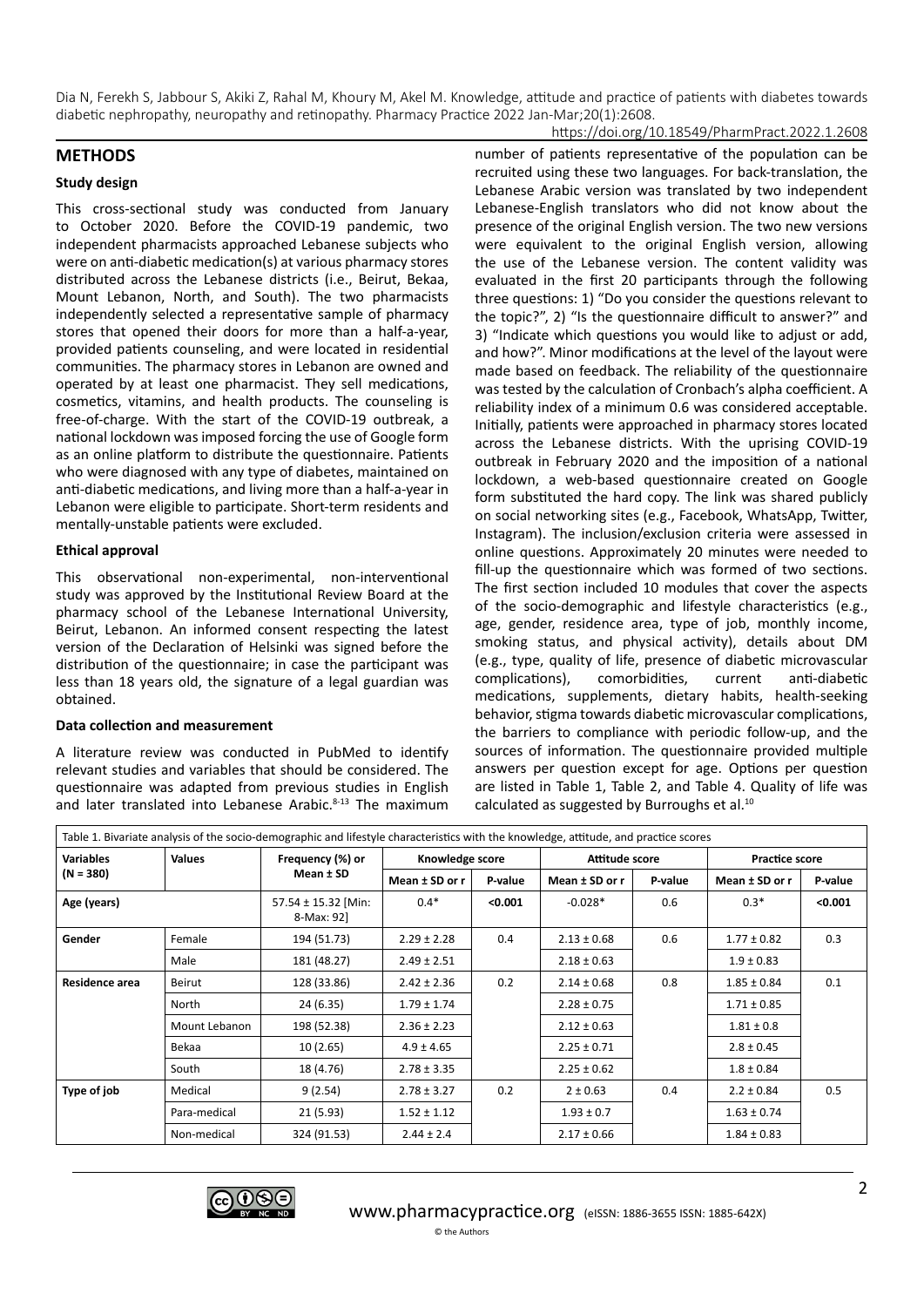| <b>Monthly income</b><br>(x 10 <sup>6</sup> L.L.) | <1       | 187 (49.87) | $2.56 \pm 2.54$ | 0.7  | $1.98 \pm 0.84$ | 0.1 | $2.2 \pm 0.61$  | 0.06 |
|---------------------------------------------------|----------|-------------|-----------------|------|-----------------|-----|-----------------|------|
|                                                   | $1 - 2$  | 91 (24.27)  | $2.34 \pm 2.45$ |      | $1.63 \pm 0.77$ |     | $1.98 \pm 0.61$ |      |
|                                                   | $2 - 5$  | 75 (20)     | $2.19 \pm 1.91$ |      | $1.71 \pm 0.78$ |     | $2.38 \pm 0.62$ |      |
|                                                   | >5       | 22(5.87)    | $2.09 \pm 2.16$ |      | $2 \pm 0.88$    |     | $2.15 \pm 0.66$ |      |
| <b>Smoking status</b>                             | Never    | 139 (36.77) | $2.37 \pm 2.69$ | 0.09 | $2.19 \pm 0.63$ | 0.6 | $1.82 \pm 0.82$ | 0.3  |
|                                                   | Previous | 117 (30.95) | $2.81 \pm 2.33$ |      | $2.1 \pm 0.66$  |     | $1.88 \pm 0.83$ |      |
|                                                   | Current  | 122 (32.28) | $2.14 \pm 2.16$ |      | $2.15 \pm 0.69$ |     | $1.83 \pm 0.84$ |      |
| <b>Physical activity</b>                          | Yes      | 123 (32.63) | $2.29 \pm 2.57$ | 0.2  | $2.13 \pm 0.66$ | 0.6 | $1.68 \pm 0.81$ | 0.1  |
|                                                   | No       | 215 (57.03) | $2.38 \pm 2.26$ |      | $2.19 \pm 0.66$ |     | $1.89 \pm 0.84$ |      |
|                                                   | Cannot   | 39 (10.34)  | $3.1 \pm 2.72$  |      | $2.07 \pm 0.59$ |     | $2.04 \pm 0.76$ |      |

https://doi.org/10.18549/PharmPract.2022.1.2608

\*Correlation coefficient

%- percentage; SD- standard deviation; r- correlation coefficient; min- minimum; max- maximum; L.L.- Lebanese Lira.

#### **KAP scores**

This instrument was based on previous studies. $8-13$  The knowledge scale consisted of five questions while each of the attitude and practice scales included three questions. Each correct answer was given a 1-point. There were 15 correct answers in the knowledge module while there were 3 correct answers in the attitude as well as in the practice section. The final score for each category was calculated by the sum scores of the correct answers. Cronbach's alpha of the KAP scores were 0.772, 0.688, and 0.706 respectively.

#### **Sample size calculation**

The minimal sample size was calculated according to the population survey rule of the Epi Info version 7.0 (CDC, Atlanta, Georgia, USA)<sup>14</sup> assuming knowledge about diabetic nephropathy of 43%.15 An enrollment of 376 patients with diabetes was needed at a confidence level of 95%.

#### **Statistical analysis**

IBM Statistical Package for Social Sciences (SPSS) version 21.0 (IBM Corp., Armonk, N.Y., USA) was used to analyze the data.16 Continuous variables were presented as mean ± standard deviation (SD) while categorical variables were tabulated as frequencies and percentages. The association between a score and a dichotomous variable was examined through a Student t-test while the association with a categorical variable with more than 2 means was assessed by a one-way ANOVA test. Parametric tests were replaced by non-parametric tests if needed. Quantitative variables were examined by Pearson or

Spearman correlation tests as appropriate. The multiple linear regression model contained variables that had a p-value less than 0.05 in the bivariate analysis. The findings are tabulated as unstandardized β with 95% confidence interval (CI). P-values were two-sided and significant at a value less than 0.05.

# **RESULTS**

#### **Socio-demographic and lifestyle characteristics**

A total number of 380 patients with diabetes participated in the study of which 194 (51.73%) participants were females. The mean age  $\pm$  SD was 57.54  $\pm$  15.32 years with a range of 8.00 - 92.00 years. The majority (91.53%) worked in nonmedical fields (n=324) and the third was engaged in physical activity (n=123). The bivariate analysis showed that age was significantly associated with the knowledge score in a positive moderate correlation (r=0.4; p<0.001). It was also significantly associated with the practice score in a positive weak correlation (r=0.3; p<0.001). Table 1 shows the results of the bivariate analysis of the socio-demographic and lifestyle characteristics with the KAP scores. Noteworthy that a lower score of quality of life reflects a better life.

#### **Bivariate analysis of the medical, therapeutic, supplement and dietary history**

Table 2 deciphers the associations of the medical, therapeutic, supplement and dietary history with the KAP scores. Among the 380 patients, 310 (82.23%) had diabetes type II while 59 (15.65%) had diabetes type I. Only 8 (2.12%) reported

| Table 2. Bivariate analysis of the medical, therapeutic, supplement and dietary history with the knowledge, attitude, and practice scores |               |                               |                 |         |                 |         |                       |         |
|-------------------------------------------------------------------------------------------------------------------------------------------|---------------|-------------------------------|-----------------|---------|-----------------|---------|-----------------------|---------|
| <b>Variables</b>                                                                                                                          | <b>Values</b> | Frequency (%)<br>or Mean ± SD | Knowledge score |         | Attitude score  |         | <b>Practice score</b> |         |
| $(N = 380)$                                                                                                                               |               |                               | Mean ± SD or r  | P-value | Mean ± SD or r  | P-value | Mean ± SD or r        | P-value |
| <b>Type of diabetes</b>                                                                                                                   |               | 59 (15.65)                    | $2.80 \pm 2.99$ | 0.09    | $2.1 \pm 0.74$  | 0.7     | $1.97 \pm 0.82$       | 0.3     |
|                                                                                                                                           | $\mathbf{I}$  | 310 (82.23)                   | $2.39 \pm 2.32$ |         | $2.16 \pm 0.63$ |         | $1.82 \pm 0.83$       |         |
|                                                                                                                                           | GD            | 8(2.12)                       | $1.00 \pm 0.01$ |         | $2.29 \pm 0.76$ |         | <b>NA</b>             |         |
| <b>Diabetes Quality of Life</b>                                                                                                           |               | $38.69 \pm 7.3$               | $0.2*$          | 0.003   | $-0.2*$         | 0.001   | $0.2*$                | 0.02    |
| Diabetic microvascular                                                                                                                    | <b>No</b>     | 251 (66.93)                   | $1.11 \pm 0.32$ | < 0.001 | $2.28 \pm 0.67$ | < 0.001 | $1.6 \pm 0.76$        | < 0.001 |
| complications                                                                                                                             | Yes           | 124 (33.07)                   | $5.11 \pm 2.65$ |         | $1.9 \pm 0.52$  |         | $2.07 \pm 0.82$       |         |
| where the contributions of the contributions of                                                                                           |               |                               |                 |         |                 |         |                       |         |

**Comorbidities**

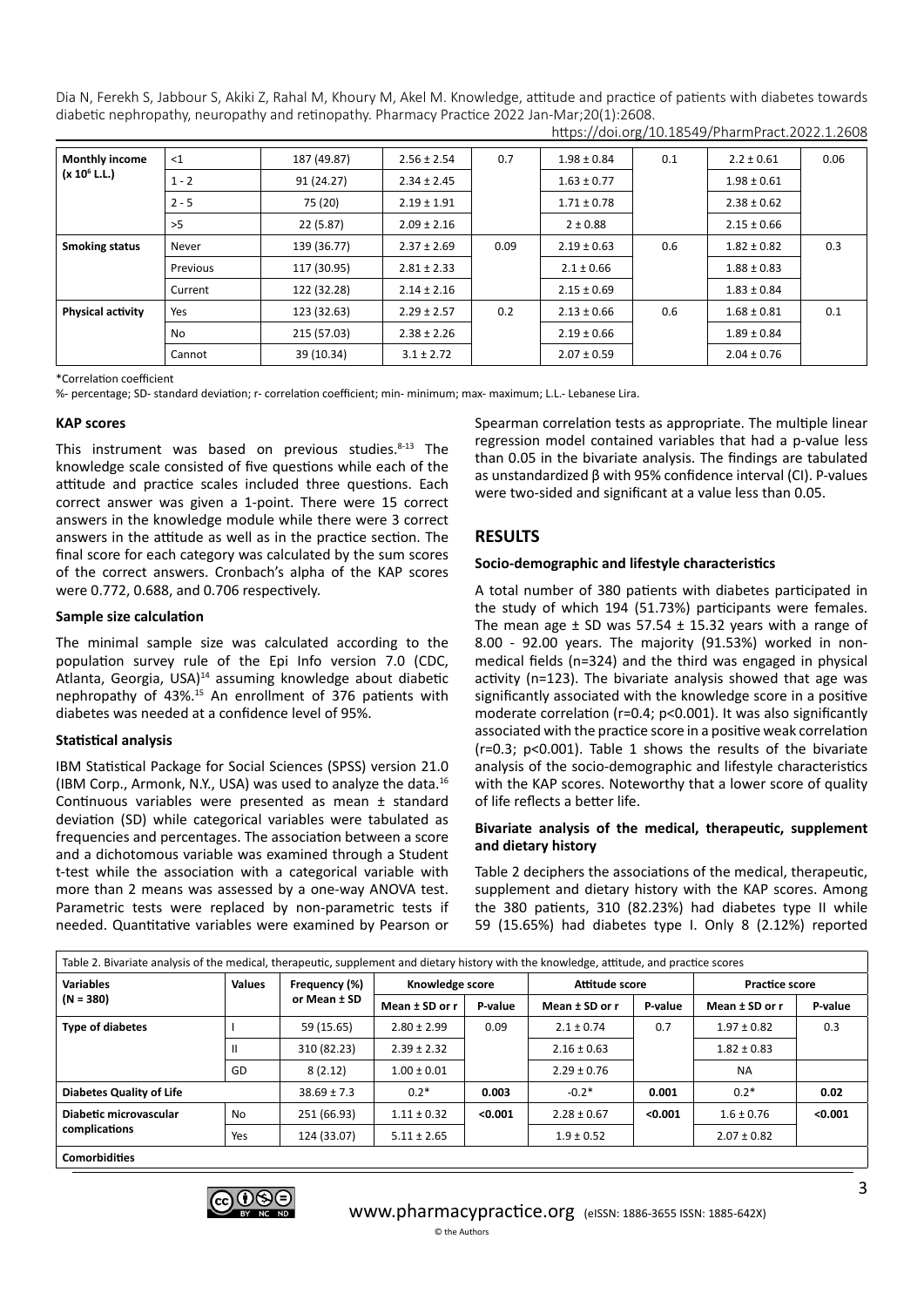|                             |     |             |                 |         |                 |      | https://doi.org/10.18549/PharmPract.2022.1.2608 |         |
|-----------------------------|-----|-------------|-----------------|---------|-----------------|------|-------------------------------------------------|---------|
| Coronary artery disease     | No  | 299 (79.1)  | $2.09 \pm 2.26$ | < 0.001 | $2.17 \pm 0.67$ | 0.4  | $1.68 \pm 0.77$                                 | < 0.001 |
|                             | Yes | 79 (20.9)   | $3.7 \pm 2.64$  |         | $2.09 \pm 0.56$ |      | $2.24 \pm 0.82$                                 |         |
| Dyslipidemia                | No  | 167 (43.95) | $1.9 \pm 2.08$  | < 0.001 | $2.16 \pm 0.68$ | 0.9  | $1.78 \pm 0.79$                                 | 0.4     |
|                             | Yes | 213 (56.05) | $2.84 \pm 2.59$ |         | $2.15 \pm 0.63$ |      | $1.89 \pm 0.84$                                 |         |
| Hypertension                | No  | 187 (49.21) | $1.97 \pm 2.1$  | < 0.001 | $2.15 \pm 0.67$ | 0.9  | $1.79 \pm 0.8$                                  | 0.4     |
|                             | Yes | 193 (50.79) | $2.87 \pm 2.63$ |         | $2.16 \pm 0.64$ |      | $1.89 \pm 0.85$                                 |         |
| Hypertriglyceridemia        | No  | 290 (76.52) | $2.3 \pm 2.39$  | 0.07    | $2.13 \pm 0.67$ | 0.4  | $1.73 \pm 0.8$                                  | 0.001   |
|                             | Yes | 89 (23.48)  | $2.84 \pm 2.49$ |         | $2.22 \pm 0.62$ |      | $2.14 \pm 0.82$                                 |         |
| Venous insufficiency        | No  | 373 (98.42) | $2.42 \pm 2.43$ | 0.5     | $2.15 \pm 0.65$ | 0.3  | $1.86 \pm 0.83$                                 | 0.1     |
|                             | Yes | 6(1.58)     | $3.17 \pm 1.94$ |         | $2.4 \pm 0.89$  |      | $1.25 \pm 0.5$                                  |         |
| Anti-diabetic medications   |     |             |                 |         |                 |      |                                                 |         |
| Metformin (Biguanide)       | No  | 116 (30.61) | $2.73 \pm 2.78$ | 0.1     | $2.24 \pm 0.61$ | 0.1  | $2.14 \pm 0.84$                                 | < 0.001 |
|                             | Yes | 263 (69.39) | $2.3 \pm 2.24$  |         | $2.11 \pm 0.68$ |      | $1.7 \pm 0.78$                                  |         |
| Dipeptidyl peptidase-4      | No  | 269 (70.98) | $2.4 \pm 2.47$  | 0.7     | $2.13 \pm 0.67$ | 0.3  | $1.85 \pm 0.84$                                 | 0.9     |
| inhibitor                   | Yes | 110 (29.02) | $2.51 \pm 2.33$ |         | $2.22 \pm 0.61$ |      | $1.86 \pm 0.78$                                 |         |
| Sulfonylurea                | No  | 274 (72.3)  | $2.48 \pm 2.49$ | 0.5     | $2.2 \pm 0.64$  | 0.05 | $1.91 \pm 0.84$                                 | 0.07    |
|                             | Yes | 105 (27.7)  | $2.3 \pm 2.26$  |         | $2.01 \pm 0.69$ |      | $1.67 \pm 0.76$                                 |         |
| Thiazolidinedione           | No  | 368 (97.1)  | $2.45 \pm 2.44$ | 0.6     | $2.16 \pm 0.65$ | 0.6  | $1.85 \pm 0.82$                                 | 0.7     |
|                             | Yes | 11(2.9)     | $1.82 \pm 1.54$ |         | $2 \pm 0.89$    |      | $2 \pm 1$                                       |         |
| Meglitinide                 | No  | 371 (97.89) | $2.43 \pm 2.44$ | 0.6     | $2.16 \pm 0.66$ | 0.5  | $1.86 \pm 0.82$                                 | 0.2     |
|                             | Yes | 8(2.11)     | $2.38 \pm 1.59$ |         | $2 \pm 0.58$    |      | $1.4 \pm 0.89$                                  |         |
| Glucagon-like peptide-1     | No  | 358 (94.46) | $2.41 \pm 2.43$ | 0.2     | $2.17 \pm 0.65$ | 0.09 | $1.81 \pm 0.81$                                 | 0.2     |
| agonist                     | Yes | 21 (5.54)   | $2.81 \pm 2.34$ |         | $1.85 \pm 0.69$ |      | $2.38 \pm 0.81$                                 |         |
| Sodium-glucose co-          | No  | 351 (92.61) | $2.44 \pm 2.44$ | 0.8     | $2.15 \pm 0.65$ | 0.8  | $1.84 \pm 0.84$                                 | 0.6     |
| transporter-2 inhibitor     | Yes | 28 (7.39)   | $2.36 \pm 2.23$ |         | $2.17 \pm 0.72$ |      | $1.9 \pm 0.64$                                  |         |
| Insulin                     | No  | 274 (72.3)  | $2.32 \pm 2.45$ | 0.1     | $2.18 \pm 0.66$ | 0.2  | $1.7 \pm 0.8$                                   | < 0.001 |
|                             | Yes | 105 (27.7)  | $2.72 \pm 2.34$ |         | $2.07 \pm 0.63$ |      | $2.14 \pm 0.81$                                 |         |
| <b>Supplements</b>          |     |             |                 |         |                 |      |                                                 |         |
| Gingko Biloba               | No  | 306 (80.74) | $2.44 \pm 2.51$ | 0.5     | $2.2 \pm 0.65$  | 0.02 | $1.88 \pm 0.83$                                 | 0.4     |
|                             | Yes | 73 (19.26)  | $2.23 \pm 1.79$ |         | $1.96 \pm 0.65$ |      | $1.77 \pm 0.81$                                 |         |
| Omega-3 fatty acids         | No  | 305 (80.26) | $2.48 \pm 2.53$ | 0.4     | $2.19 \pm 0.65$ | 0.04 | $1.89 \pm 0.83$                                 | 0.1     |
|                             | Yes | 75 (19.74)  | $2.23 \pm 1.94$ |         | $1.98 \pm 0.64$ |      | $1.67 \pm 0.81$                                 |         |
| Vitamins                    | No  | 242 (63.68) | $2.49 \pm 2.51$ | 0.5     | $2.18 \pm 0.66$ | 0.4  | $1.88 \pm 0.84$                                 | 0.5     |
|                             | Yes | 138 (36.32) | $2.31 \pm 2.26$ |         | $2.11 \pm 0.64$ |      | $1.8 \pm 0.81$                                  |         |
| <b>Dietary restrictions</b> |     |             |                 |         |                 |      |                                                 |         |
| Vegetarian                  | No  | 347 (91.32) | $2.26 \pm 2.16$ | 0.008   | $2.14 \pm 0.67$ | 0.3  | $1.84 \pm 0.82$                                 | 0.7     |
|                             | Yes | 33 (8.68)   | $4.21 \pm 3.91$ |         | $2.29 \pm 0.53$ |      | $1.91 \pm 0.9$                                  |         |
| Low-salt                    | No  | 213 (56.05) | $2.2 \pm 2.28$  | 0.04    | $2.12 \pm 0.69$ | 0.4  | $1.77 \pm 0.84$                                 | 0.2     |
|                             | Yes | 167 (43.95) | $2.71 \pm 2.57$ |         | $2.19 \pm 0.6$  |      | $1.91 \pm 0.81$                                 |         |
| High fiber                  | No  | 334 (87.89) | $2.34 \pm 2.35$ | 0.07    | $2.19 \pm 0.66$ | 0.04 | $1.82 \pm 0.82$                                 | 0.3     |
|                             | Yes | 46 (12.11)  | $3.04 \pm 2.82$ |         | $1.95 \pm 0.61$ |      | $2 \pm 0.83$                                    |         |
| Low-protein                 | No  | 360 (94.74) | $2.32 \pm 2.33$ | 0.001   | $2.15 \pm 0.66$ | 0.4  | $1.78 \pm 0.81$                                 | < 0.001 |
|                             | Yes | 20 (5.26)   | $4.35 \pm 3.23$ |         | $2.31 \pm 0.48$ |      | $2.67 \pm 0.49$                                 |         |
| Low carbohydrates           | No  | 298 (78.42) | $2.41 \pm 2.39$ | 0.8     | $2.12 \pm 0.67$ | 0.07 | $1.82 \pm 0.82$                                 | 0.4     |
|                             | Yes | 82 (21.58)  | $2.5 \pm 2.54$  |         | $2.29 \pm 0.59$ |      | $1.93 \pm 0.84$                                 |         |

\*Correlation coefficient

%- percentage; SD- standard deviation; r- correlation coefficient; GD- gestational diabetes ; NA- not applicable.



© the Authors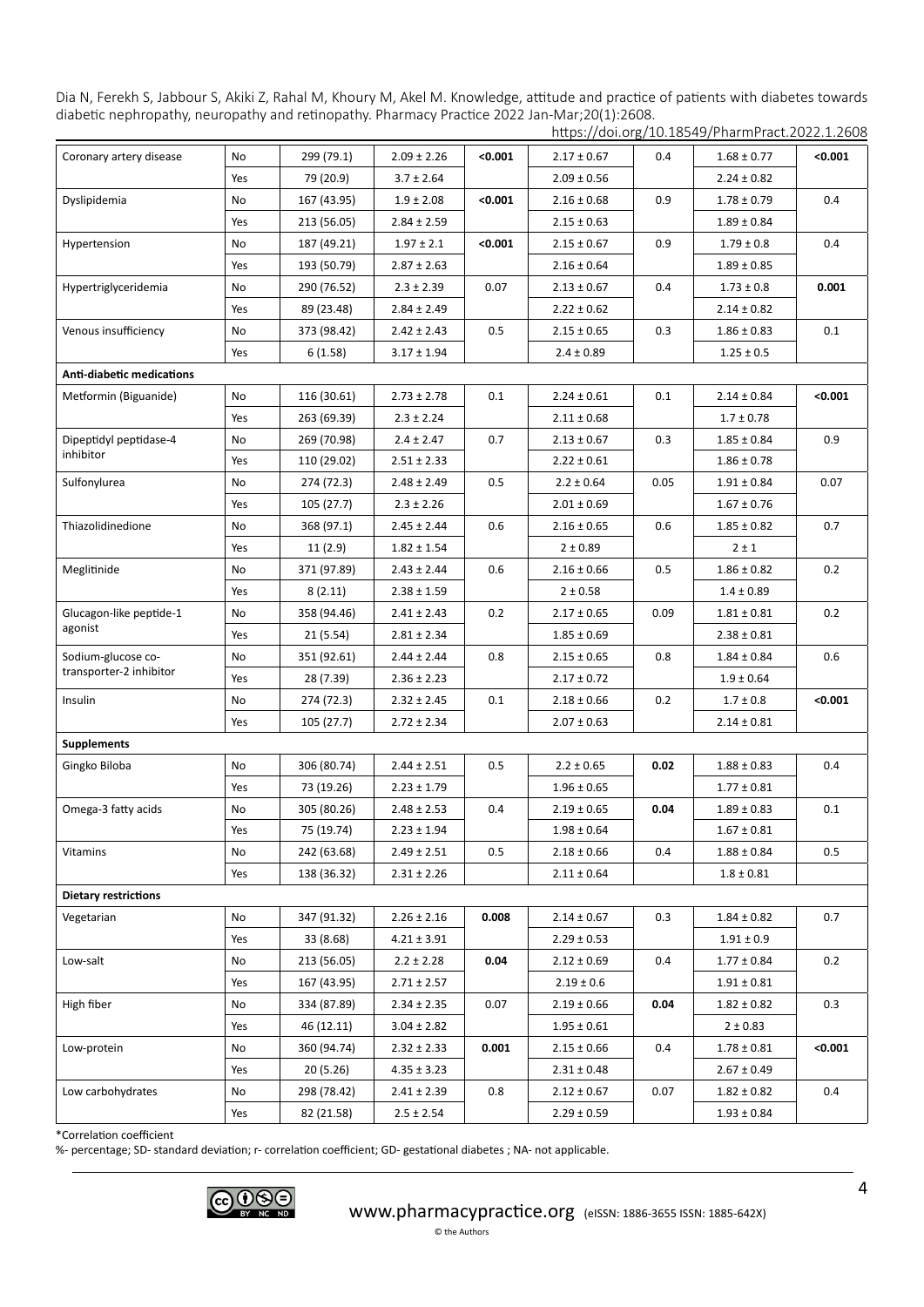https://doi.org/10.18549/PharmPract.2022.1.2608

gestational diabetes. Half of the sample was satisfied with the quality of life regarding diabetes and the third reported development of diabetic microvascular complications.

It was found that the score of quality of life among patients with diabetes was significantly associated with the knowledge and the practice scores positively (r=0.2; p=0.003 and r=0.2; p=0.02 respectively), and the attitude score negatively (r=-0.2; p=0.001). Participants had a significantly higher knowledge score in the presence compared to the absence of: diabetic microvascular complications (5.11  $\pm$  2.65 versus 1.11  $\pm$  0.32; p<0.001), coronary artery disease (3.7 ± 2.64 versus 2.09 ± 2.26; p<0.001), dyslipidemia (2.84 ± 2.59 versus 1.9 ± 2.08; p<0.001), hypertension (2.87  $\pm$  2.63 versus 1.97  $\pm$  2.1; p<0.001). The same result was found in participants on vegetarian diet (4.21 ± 3.91 versus 2.26 ± 2.16; p=0.008), low-salt diet (2.71 ± 2.57 versus 2.2  $\pm$  2.28; p=0.04), and low-protein diet (4.35  $\pm$  3.23 versus 2.32  $\pm$  2.33; p=0.001) compared to other patients with diabetes. Regarding the attitude, a significantly lower score was found in the presence compared to the absence of diabetic microvascular complications (1.9  $\pm$  0.52 versus 2.28  $\pm$  0.67; p<0.001). Supplements of Gingko Biloba (1.96 ± 0.65 versus 2.2  $\pm$  0.65; p=0.02) and Omega-3 fatty acids (1.98  $\pm$  0.64 versus 2.19  $\pm$  0.65; p=0.04) were significantly associated with lower attitude score in patients with diabetes compared to those who are not on the previously mentioned supplements. A similar result was established for patients with diabetes on a high fiber diet (1.95  $\pm$  0.61 versus 2.19  $\pm$  0.66; p=0.04) compared to others. On the other hand, patients with diabetes had a significantly higher practice score in the presence compared to the absence of diabetic microvascular complications (2.07  $\pm$ 0.82 versus 1.6 ± 0.76; p<0.001), coronary artery disease (2.24 ± 0.82 versus 1.68 ± 0.77; p<0.001), hypertriglyceridemia (2.14  $\pm$  0.82 versus 1.73  $\pm$  0.8; p=0.001). Participants on metformin (i.e., biguanide) had a lower significant practice score (1.7  $\pm$ 

Table 3. Multivariable analysis for the significant associations between the KAP scores and the socio-economic and lifestyle characteristics, the medical, therapeutic, supplement and dietary history of participants

| Knowledge score, Mean $\pm$ SD: 2.21 $\pm$ 2.12                                                                 |                                 |         |  |  |  |  |  |
|-----------------------------------------------------------------------------------------------------------------|---------------------------------|---------|--|--|--|--|--|
| Variables*                                                                                                      | Unstandardized $\beta$ (95% CI) | P-value |  |  |  |  |  |
| Diabetes Quality of life                                                                                        | $-0.03$ $(-0.05; -0.01)$        | 0.005   |  |  |  |  |  |
| Diabetic microvascular<br>complications                                                                         | 3.58(3.2; 3.97)                 | 0.001   |  |  |  |  |  |
| Attitude score, Mean $\pm$ SD: 2.17 $\pm$ 0.67                                                                  |                                 |         |  |  |  |  |  |
| Variables*                                                                                                      | Unstandardized B (95% CI)       | P-value |  |  |  |  |  |
| Diabetes Quality of life                                                                                        | $-0.01$ ( $-0.02$ ; $-0.002$ )  | 0.02    |  |  |  |  |  |
| Diabetic microvascular<br>complications                                                                         | $-0.33$ $(-0.52; -0.15)$        | 0.001   |  |  |  |  |  |
| Practice score, Mean ± SD:1.81 ± 0.83                                                                           |                                 |         |  |  |  |  |  |
| Variables*                                                                                                      | Unstandardized B (95% CI)       | P-value |  |  |  |  |  |
| Age (years)                                                                                                     | 0.01(0; 0.02)                   | 0.01    |  |  |  |  |  |
| Metformin (i.e., biguanide)                                                                                     | $-0.39$ ( $-0.66$ ; $-0.12$ )   | 0.005   |  |  |  |  |  |
| Low-protein diet                                                                                                | 0.6(0.11; 1.08)                 | 0.02    |  |  |  |  |  |
| * Branden and a contract and a contract and a contract of the contract of the contract of the contract of the c |                                 |         |  |  |  |  |  |

Reference is no unless stated otherwise

SD- standard deviation; 95% CI- 95 percent confidence interval.



0.78 versus 2.14  $\pm$  0.84; p<0.001) whereas a higher significant score was found in participants on insulin (2.14 ± 0.81 versus 1.7  $\pm$  0.8; p<0.001) compared to those who are not on the aforementioned medication. Patients with diabetes on a lowprotein diet had a significantly higher practice score compared to others (2.67 ± 0.49 versus  $1.78 \pm 0.81$ ; p<0.001).

#### **Multivariable analysis of the KAP scores**

The significant results of the multiple linear regression analysis for the KAP scores are shown in Table 3. A higher knowledge score was associated with a lower score of the quality of life score among patients with diabetes (β=-0.03; p=0.005) and the presence of diabetic microvascular complications (β=3.58; p=0.001). On the other hand, a higher attitude score was associated with a lower score of the quality of life score among patients with diabetes (β=-0.01; p=0.02) and absence of diabetic microvascular complications (β=-0.33; p=0.001), while a higher practice score was found in patients with diabetes of an advanced age (β=0.01; p=0.01) and on a low-protein diet (β=0.6; p=0.02). In addition, practice score and the use of metformin were negatively associated (β=-0.39; p=0.005).

#### **Health-seeking behavior, stigma, barriers to compliance, and sources of information**

As seen in Table 4, patients with diabetes sought healthcare at a community pharmacy and clinic in an almost equal proportion (41.84% and 46.32% respectively). Participants favored not to talk about the diabetic microvascular complications to a close family member (80.26%) among which 0.79% of respondents never talked to any person. The most common barriers to compliance with periodic follow-up were: medical expenses (33.42%) and time (30.53%). Participants chose physicians, pharmacists, and other medical workers as the top three sources

| Table 4. Health-seeking behavior, stigma, barriers to compliance and sources<br>of information |               |  |  |  |  |
|------------------------------------------------------------------------------------------------|---------------|--|--|--|--|
|                                                                                                | Frequency (%) |  |  |  |  |
| Health-seeking behavior*                                                                       |               |  |  |  |  |
| Community pharmacy                                                                             | 159 (41.84)   |  |  |  |  |
| Hospital                                                                                       | 100 (26.32)   |  |  |  |  |
| Clinic                                                                                         | 176 (46.32)   |  |  |  |  |
| Other                                                                                          | 1(0.26)       |  |  |  |  |
| Stigma towards diabetic microvascular<br>complications                                         |               |  |  |  |  |
| Close family member                                                                            | 75 (19.74)    |  |  |  |  |
| No one                                                                                         | 3(0.79)       |  |  |  |  |
| Other                                                                                          | 302 (79.47)   |  |  |  |  |
| Barriers to compliance with periodic follow-up                                                 |               |  |  |  |  |
| Medical expenses                                                                               | 127 (33.42)   |  |  |  |  |
| Time concern                                                                                   | 116 (30.53)   |  |  |  |  |
| Difficulties with transportation                                                               | 45 (11.84)    |  |  |  |  |
| Do not want to find out that something is wrong                                                | 32 (8.42)     |  |  |  |  |
| Do not trust medical workers<br>34 (8.95)                                                      |               |  |  |  |  |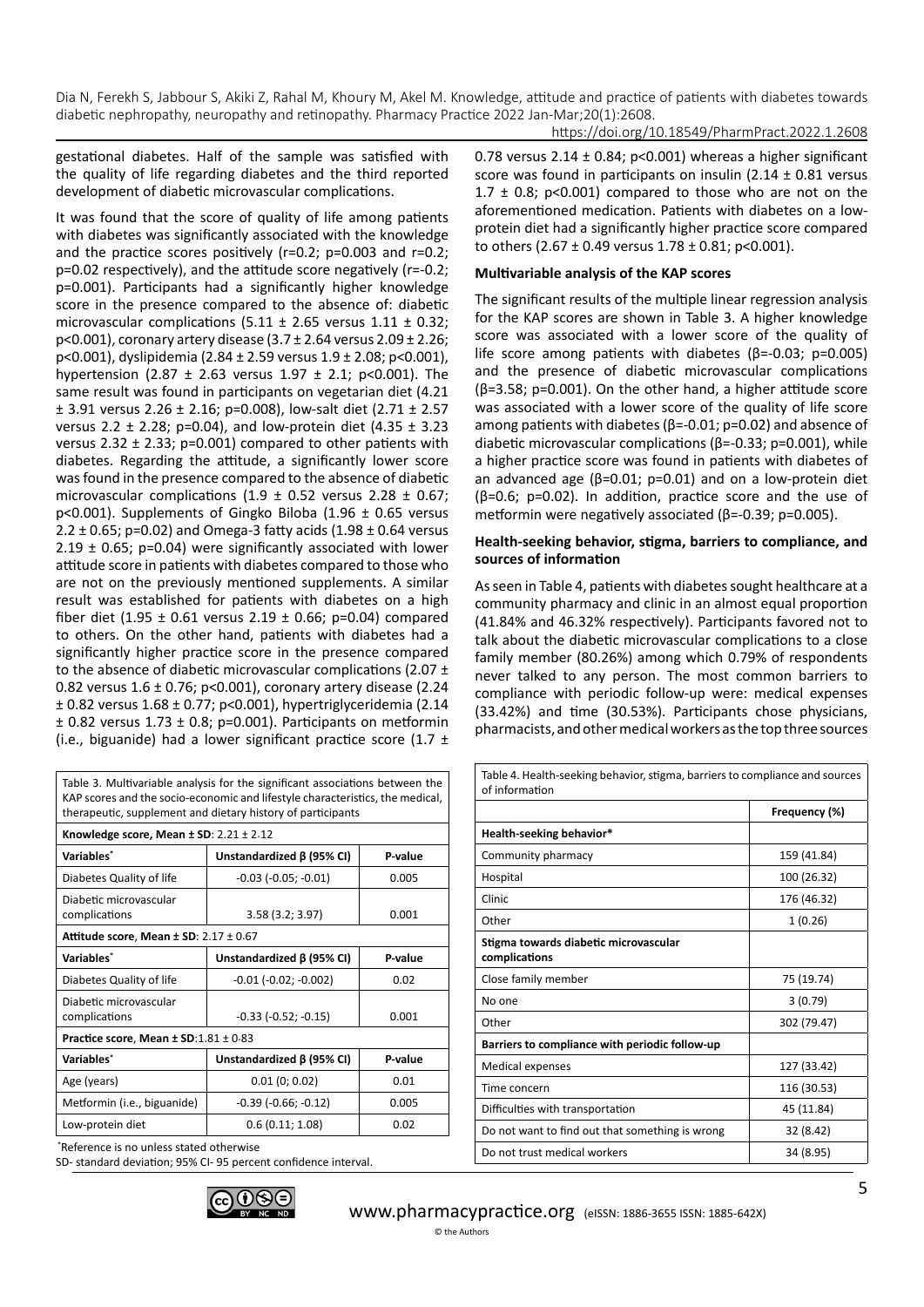| Not sure of where I should go           | 24 (6.32)   |  |  |  |  |
|-----------------------------------------|-------------|--|--|--|--|
| Sources of information                  |             |  |  |  |  |
| Physician                               | 297 (78.16) |  |  |  |  |
| Pharmacist                              | 228 (60)    |  |  |  |  |
| Another medical worker                  | 79 (20.79)  |  |  |  |  |
| Brochures and posters                   | 58 (15.26)  |  |  |  |  |
| Radio, TV, and internet                 | 36 (9.47)   |  |  |  |  |
| Newspapers and magazines                | 26 (6.84)   |  |  |  |  |
| Family, friends, neighbours, colleagues | 18 (4.74)   |  |  |  |  |
| Teacher                                 | 17 (4.47)   |  |  |  |  |

\*Variables with a yes or no outcome

%- percentage.

of information they learn from about diabetic microvascular complications (78.16%, 60%, and 20.79% respectively).

#### **DISCUSSION**

To our knowledge, this study is the first to estimate the prevalence of diabetic microvascular complications, investigate the KAP scores, and report health-seeking behavior, the barriers to follow-up, stigma, and sources of information in Lebanon.

The main goals were to 1) determine the prevalence of subtypes of DM and the diabetic microvascular complications, 2) assess the associations between the KAP scores, the socio-demographic and lifestyle characteristics, the medical, therapeutic, supplement and dietary history of participants and 3) identify the health-seeking behavior, stigma, barriers to follow-up, and the sources of information. This is of great importance in establishing a better strategy to improve the KAP of patients with diabetic microvascular complications, tackle the stigma and the barriers for follow-up through the most common sources of information.

Our study indicated that the prevalence of diabetes type II, diabetes type I, gestational diabetes and diabetic microvascular complications was 82.23%, 15.65%, 2.12% and 33.07% respectively. It has also shown that the knowledge score was positively associated with reporting a better quality of life and having microvascular complications. The factors positively associated with a higher attitude score were: better quality of life and absence of diabetic microvascular complications. As for the practice score, there was a positive association with advanced age and commitment to a low-protein diet while a negative association was established with the use of metformin. The majority favored not to talk about diabetic microvascular complications to a close family member. Participants asked physicians, pharmacists and other medical workers for further information.

#### **KAP scores**

This study reported a ratio of type I DM over type II DM of 1: 5 which is high than the estimated ratio by the IDF 2015 atlas (i.e., 1:9).2 The aforementioned study stated that this ratio represents the developed countries rather than the middle-tolow income countries that Lebanon belongs to. As it is rare to

https://doi.org/10.18549/PharmPract.2022.1.2608 under-diagnose cases of DM, the high ratio could be due to poor management of type II DM at an advanced age, leading to death affecting by that prevalence. It might be also caused by the method of data collection which was biased towards technologically literate; thus more accessible to the young adults with type I DM. Furthermore, the prevalence of diabetic microvascular complications in Lebanon was lower than the 56.9% estimated prevalence of microvascular complications in Pakistan.<sup>17</sup> This is because the participants in the latest study were recruited from a tertiary care unit whereas ours targeted patients with diabetes from the community.

In the current study, enough proof is provided to show that diabetic microvascular complications can be retarded by looking into the presence of complications, the quality of life, the age, use of metformin, and commitment to a low-protein diet. The study revealed that age was significantly associated with knowledge and attitude contrary to Rahaman et al. study.<sup>18</sup> A reasonable explanation for that is that the elderly knows as much as young about the diabetic microvascular complications in matters of knowledge and attitude. Young, however, feel less at risk of developing microvascular complications and seek less healthcare assistance compared to those at an advanced age. In addition, there exists a discrepancy regarding genders in Hoque et al. study.<sup>19</sup> This could be related to the fact that females are as much as educated as males in Lebanon; hence both genders enjoy similar KAP levels.

We found that good knowledge comes along with a good quality of life. This is confirmed in Literature: a higher knowledge of appropriate care positively lessens the risk of developing complications hence sustains the quality of life.<sup>20</sup> Same applies to attitude. Presence/absence of complications is a factor to consider. Patients with complications understand better their medical condition now they are in while those without complications managed through with their attitude. For the first time, it is reported that patients with diabetes on metformin had a lower practice score compared to those who don't take this medication. Metformin is a cornerstone antidiabetic medication that is commonly prescribed, known for its low side effects profile and convenient mode of administration. We argue that patients feel more confident and less stressed with the numerous advantages of metformin. The present study indicates also for the first time that a low-protein diet was associated with a higher practice score. A meta-analysis of randomized controlled studies conducted in 2019 indicated the pivotal role a low-protein diet has on diabetic nephropathy.<sup>21</sup> Patients on this diet felt better and had a greater willingness to abide by the guidelines.

#### **Health-seeking behavior, stigma, barriers to compliance, and sources of information**

There is no previous report on the prevalence of appropriate health-seeking behavior among patients with diabetes in Lebanon. Yet, the result is different than a study conducted in Malaysia where 63.4% of participants favored visiting practitioners.22 The visits to physicians and emergency rooms decreased23 because the role of pharmacists has expanded in middle-income countries like Lebanon, over time to include

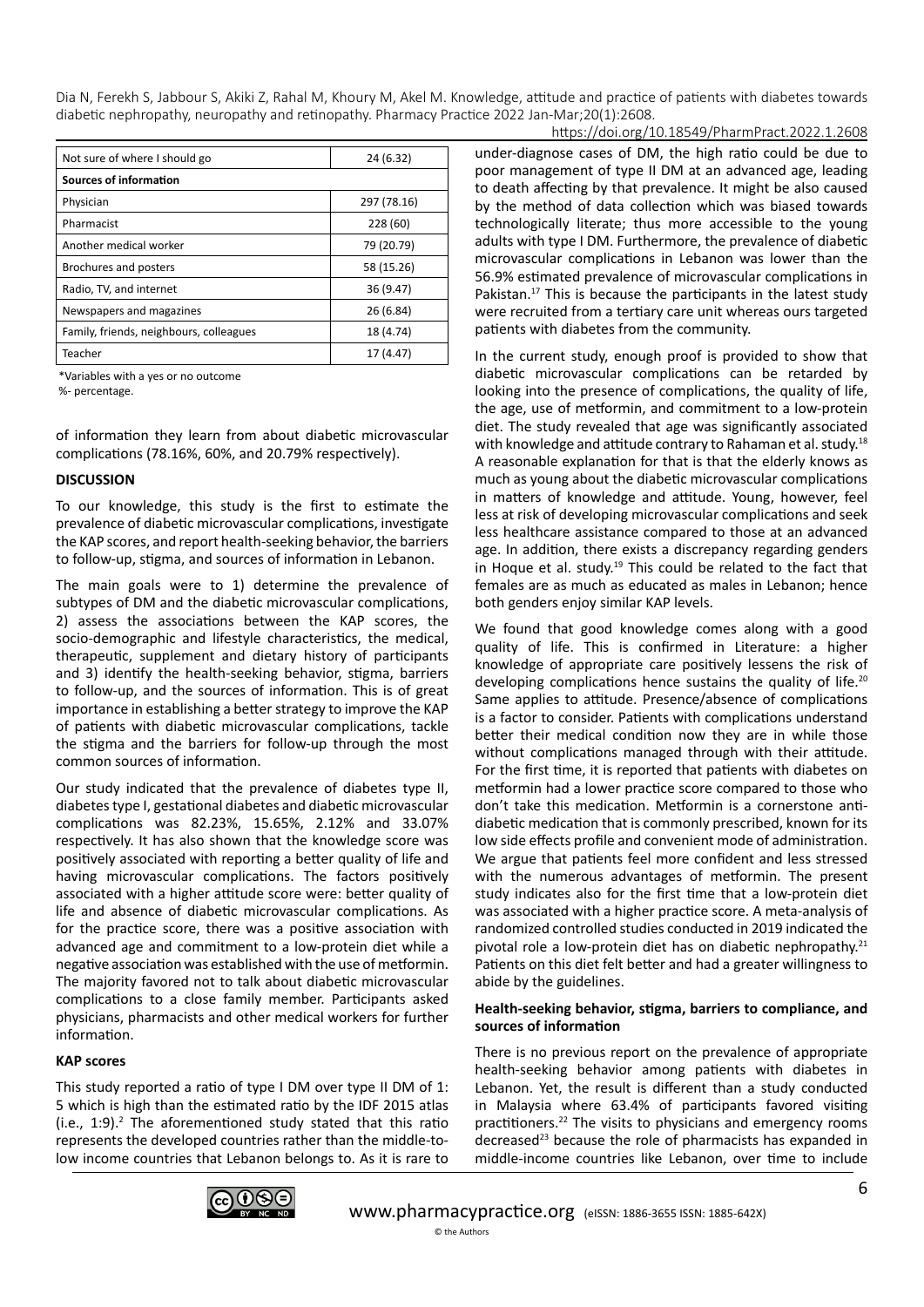https://doi.org/10.18549/PharmPract.2022.1.2608

additional responsibilities like the promotion of health status and targeted therapy.

Patients with diabetes reported stigma by family members which is a finding in agreement with Literature.<sup>24-26</sup> A Japanese study found that numerous weddings were canceled when one of the spouses revealed for the other having type I DM.26 A possible explanation may include avoidance of having a partner who is ill or children who hold genes of DM. Because of this social stigmatization, participants may have felt distress to disclose the disease to the family members thus they hide their medical condition. The likelihood of non-adherence to diet, exercise, and medication increases, putting the patients at higher risk to develop the complications.27

Medical expenses and time were the most common barriers to compliance, a finding that is in alignment with the research conducted in Bangladesh<sup>28</sup> and Malaysia.<sup>29</sup> The financial burden is of no surprise a barrier in non-communicable chronic disease that requires a daily intake of medications and periodic visits to clinics and laboratories. In addition, time is needed to have a better outcome: the selection of healthy food and the involvement in continuous physical activity is part of the management.

Patients with diabetes talked with physicians, pharmacists and other medical workers for information, a finding that is supported by previous studies.<sup>18,30</sup> The three are in the health sector and are trustworthy sources of information about diabetes and its complications.

#### **Strength and limitations**

The findings of this study are a wake-up call for professional healthcare employees to establish an educational program that goes along with the needs of patients and improves the KAP scores despite the limitations. The sample was not random consequently the results of the study can't be generalized to the entire Lebanese patients with diabetes. Findings are likely over-estimated because 8.47% of participants work in healthcare. The cross-sectional nature of the study does not allow inference of causal associations. Self-reporting the data implies that information bias may have occurred. A non-random sample increases the likelihood of selection bias. There might also be a residual confounding bias linked to the non-inclusion of all factors affecting the scores.

## **CONCLUSION**

Despite the limitations of the study, it provides valuable information about patients with diabetes in Lebanon. This study may help in designing a support program to educate patients with diabetes and train healthcare professionals to slow down the development of complications and speed up the detection.

Patients with diabetes who experience a poor quality of life, those who are on metformin, those who are young, and those who are not on a low-protein diet need greater attention in educational campaigns.

# **ACKNOWLEDGMENTS**

We thank all the patients with diabetes who participated in the study.

## **FUNDING**

None.

# **DECLARATION OF INTEREST**

None.

# **STATEMENTS OF ETHICAL APPROVAL**

The methods were conducted according to the latest version of the Helsinki declaration. The study was approved by the ethics committee at the school of pharmacy of the Lebanese international university, Beirut, Lebanon. Written informed consent was signed by all participants before the start of the study. All the personal identifying information was removed from the data set out of respect to the autonomy and confidentiality of participants.

# **DATA STATEMENT**

The data is available upon request to the corresponding author out of respect to the confidentiality of the enrolled patients.

#### **References**

- 1. Kaul K, Tarr JM, Ahmad SI, et al. Introduction to diabetes mellitus. Diabetes: Springer. 2013;1-11.
- 2. International Diabetes Federation. IDF Diabetes Atlas, 7th edn. Brussels, Belgium: International Diabetes Federation. 2015.
- 3. Diabetes. 2020 [cited 9 May 2020]. Available from: https://www.who.int/health-topics/diabetes#tab=tab\_1.
- 4. Forbes JM, Cooper ME. Mechanisms of diabetic complications. Physiological reviews. 2013;93(1):137-88. [https://doi.](https://doi.org/10.1152/physrev.00045.2011) [org/10.1152/physrev.00045.2011](https://doi.org/10.1152/physrev.00045.2011)
- 5. Saaristo T, Moilanen L, Korpi-Hyövälti E, et al. Lifestyle intervention for prevention of type 2 diabetes in primary health care: one-year follow-up of the Finnish National Diabetes Prevention Program (FIN-D2D). Diabetes Care. 2010;33(10):2146-51. <https://doi.org/10.2337/dc10-0410>
- 6. Zhou X, Siegel KR, Ng BP, et al. Cost-effectiveness of Diabetes Prevention Interventions Targeting High-risk Individuals and Whole Populations: A Systematic Review. Diabetes Care. 2020;43(7):1593-616. <https://doi.org/10.2337/dci20-0018>
- 7. Narayan KMV, Zhang P, Williams D, et al. How should developing countries manage diabetes? Canadian Medical Association